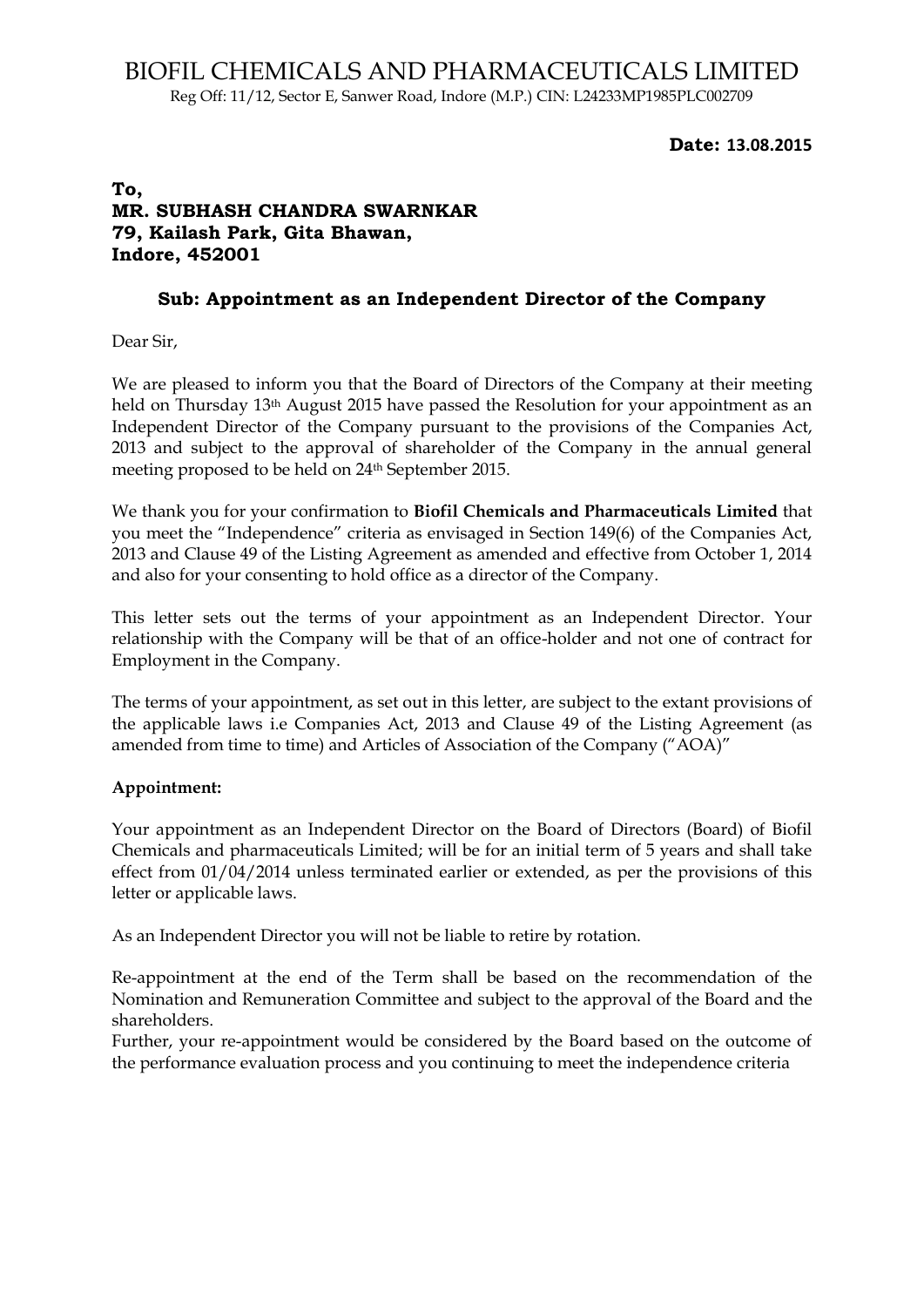# BIOFIL CHEMICALS AND PHARMACEUTICALS LIMITED

Reg Off: 11/12, Sector E, Sanwer Road, Indore (M.P.) CIN: L24233MP1985PLC002709

### **Board Committee**

The Board may, if it deems fit, invite you for being appointed on one or more existing Board Committees or any such Committee that may be set up in the future. Your appointment on such Committee(s) will be subject to the applicable regulations.

You are expected to attend Board, Board Committees, to which you may be appointed and Shareholders" meetings and to devote such time to your duties as deemed appropriate for discharge of your duties effectively.

By accepting this appointment, you confirm that you are able to allocate sufficient time to meet the expectations from your role to the satisfaction of the Board.

### **Role Duties and Responsibilities**

As member of the Board you along with the other Directors will be collectively responsible for meeting the objectives of the Board which include:

- Requirements under the Companies Act, 2013
- Responsibilities of the Board" as outlined in the Corporate Governance requirements as prescribed by Stock Exchanges under Clause 49 of the Listing Agreement.
- Accountability under the Director"s Responsibility Statement
- Overseeing the maintenance of high standards of Companies values and ethical conduct of business.
- Protecting and enhancing the value of the Company.

You shall abide by the 'Code For Independent Directors' as outlined in Schedule IV to section 149(8) of the 2013 Act, and duties of directors as provided in the 2013 Act (including Section 166) and in Clause 49 of the Listing Agreement.

You will also be responsible for providing guidance in the area of your expertise.

# **Induction and Development**

The Company shall, if required, conduct formal induction program for its Independent Directors.

The Company shall, as may be required, support Directors to continually update their skills and knowledge and improve their familiarity with the Company and its business. The Company will fund/arrange for training on all matters which are common to the whole Board.

### **Performance Appraisal / Evaluation Process**

As a member of the Board, your performance shall be evaluated annually. Evaluation shall be done by all the other Directors. The criteria for evaluation shall be determined by the Nomination & Remuneration Committee. However, the actual evaluation process shall remain confidential and shall be a constructive mechanism to improve the effectiveness of the Board/Committee.

### **Disclosures, other Directorships and Business Interests**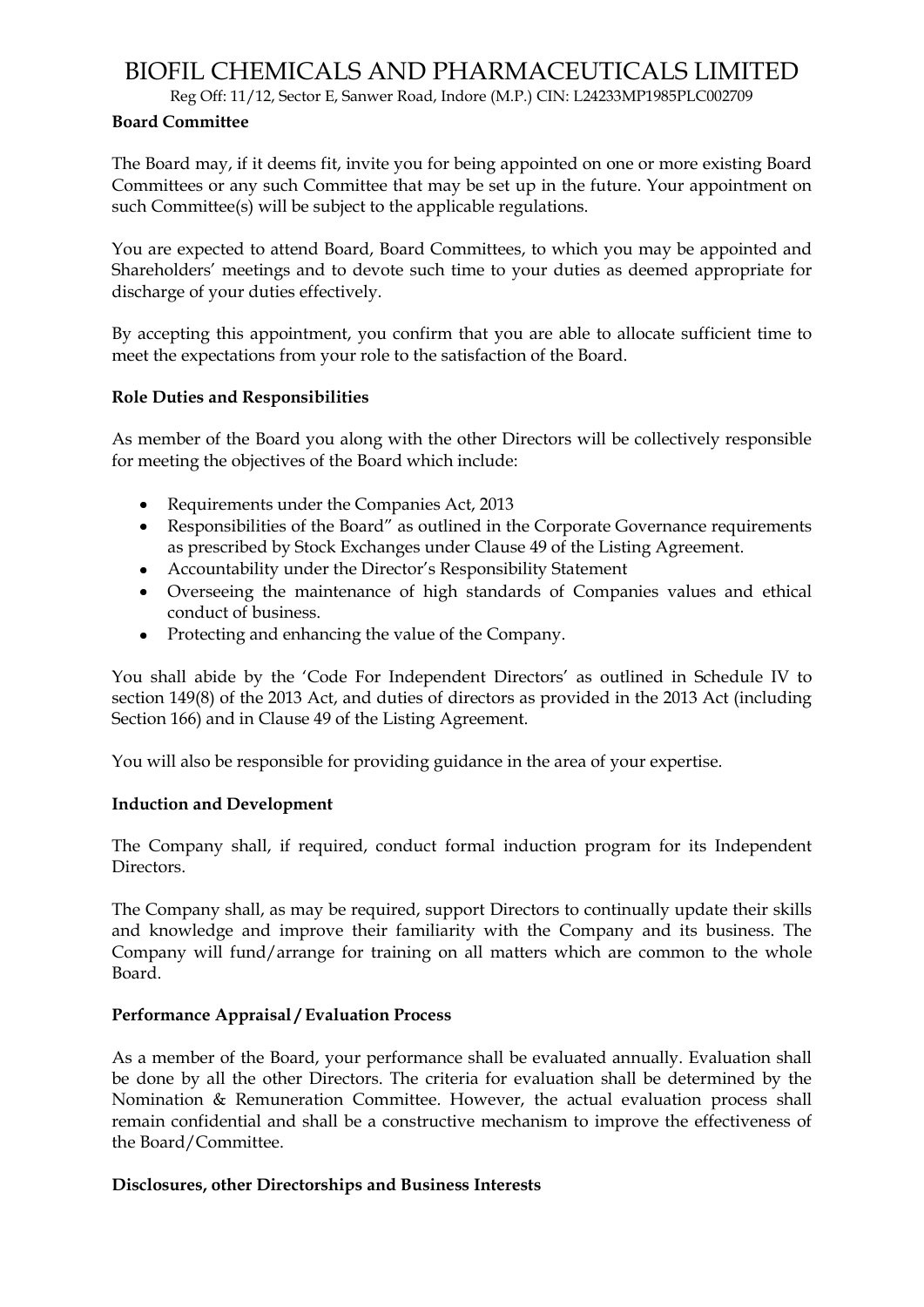# BIOFIL CHEMICALS AND PHARMACEUTICALS LIMITED

Reg Off: 11/12, Sector E, Sanwer Road, Indore (M.P.) CIN: L24233MP1985PLC002709

During the Term, you agree to promptly notify the Company of any change in your Directorships and provide such other disclosures and information as may be required under the applicable laws. You also agree that upon becoming aware of any potential conflict of interest with your position as Independent Director of the Company, you shall promptly disclose the same to the Company. Please confirm that as on date of this letter, you have no such conflict of interest issues with your existing Directorships, if any.

During your Term, you agree to promptly provide a declaration under Section 149(7) of the Act, upon any change in circumstances which may affect your status as an Independent Director.

### **Changes of Personal Details**

During the Term, you shall promptly intimate the Company and the Registrar of Companies, Gwalior in the prescribed manner, of any change in address or other contact and personal details provided to the Company.

### **Termination**

Your Directorship on the Board of the Company shall terminate or cease in accordance with law. Apart from the grounds of termination as specified in the Act, your Directorship may be terminated for violation of any provision of the Code of Conduct of the Company.

You may resign from the Directorship of the Company by giving a notice in writing to the Company stating the reasons for resignation. The resignation shall take effect from the date on which the notice is received by the Company or the date, if any, specified by you in the notice, whichever is later.

If, at any stage during the Term, there is a change that may affect your status as an Independent Director as envisaged in Section 149(6) of the Act, or if applicable, you fail to meet the criteria for "independence" under the provisions of Clause 49 of the Listing Agreement, you agree to promptly submit your resignation to the Company with effect from the date of such change.

### **Cooperation**

In the event of any claim or litigation against the Company, based upon any alleged conduct, act or omission on your part during your Term, you agree to render all reasonable assistance and cooperation to the Company and provide such information and documents as are necessary and reasonably requested by the Company or its counsel.

### **Governing Law**

This document is governed by and will be interpreted in accordance with Indian Law and your engagement shall be subject to the jurisdiction of the Indian courts.

If you are willing to accept these terms of appointment relating to your appointment as an Independent Director of M/s Biofil Chemicals and Pharmaceuticals Limited, kindly confirm your acceptance of these terms by signing and returning to us the enclosed copy of this letter.